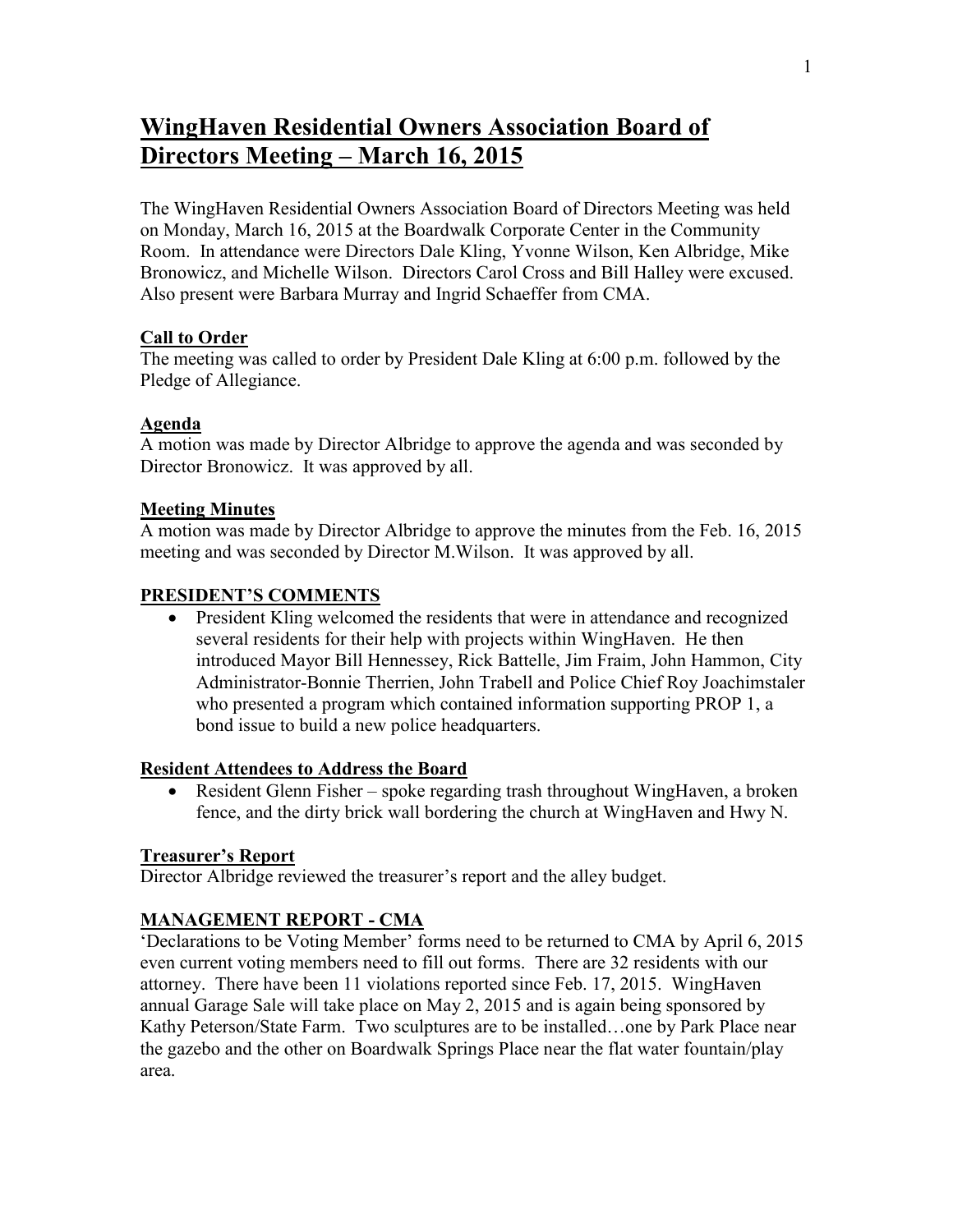## **Committee Reports**

**Architectural** – there were four request and all four requests were approved.

**Beautification –**Director M.Wilson reported that the barrier between the gardens and the proposed tot lot will be hedges, not wires and vines. A motion to approve a hedge between the proposed tot lot and the garden was made by Director Bronowicz and seconded by Director Albridge. It was approved by all. CMA will get bids on the project. Runyon and Pride Master will be working on completing Phase III of the monuments/non-monuments plantings.

## **Events - Park/Gardens**

Betty Kling reported on the upcoming events. Director Cross had previously requested the committee be allowed to open a Business Savings and Checking Account at People's Bank. The money will be transferred from Midwest Bank. It was reviewed by the Board and was approved by an email vote. People's Bank will receive written confirmation. A motion was made by Director Albridge to allow the transfer and it was seconded by Director M.Wilson. It was approved by all.

**Grounds** – Jason Story has a program that will identify trees that are good/bad/can be saved, his goal is to manage expenditures for taking care of infested trees, help the homeowners and educate them regarding the Ash Borer. The Grounds Committee will be looking at three problems from the Feb. meeting. They are 1) Fairway Green Dr., 2) Knolls Creek, and 3) a stainless steel fence near the  $17<sup>th</sup>$  hole between a residential property and the golf course. There are also Elm Trees dying along Timber Meadows Dr.

**Compliance** – no action

**Master Association** – no report

## **UNFINISHED BUSINESS**

**Clarifying Existing Terms** –

- $\bullet$  What is overnight how many nights
- Commercial vehicles

**Wetlands** – Master Assoc. will look into the problem. Water is backing up and coming nearer the sidewalks. Problem might be caused by beavers. The stagnant water is causing a huge mosquito and bug problem.

**CAI** - CMA is still working on a membership solution with the National CAI Board.

**Voting Members Committee** – work on setting up responsibilities, monthly meetings, better ways to communicate within villages.